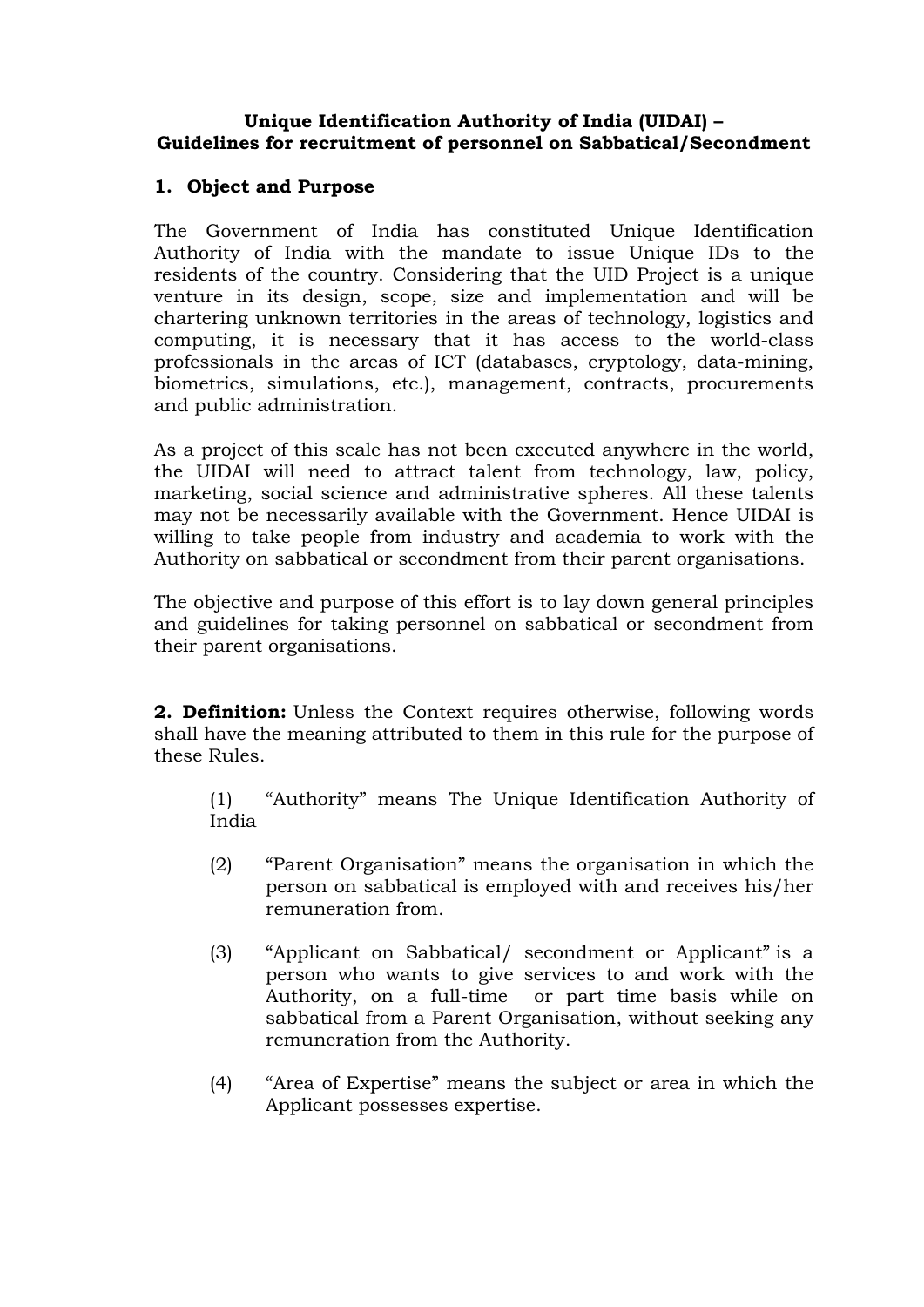## **3. Identification of Persons on Sabbatical:**

Applicant on sabbatical/ secondment working with a Parent Organisation and seeking to work with the UIDAI by taking a sabbatical or requesting secondment from their Parent Organisation shall apply to the Authority in the format set out in the Annexure 1 hereto.

**4. Criteria and Methodology for Selection:** The Authority will follow the following methodology for deciding if an Applicant can be accepted to work with the Authority:

- (1) The Authority shall first determine if the services of the Applicant are needed in the Area of Expertise of the person.
- (2) Thereafter, based on the application, if the Authority is satisfied that the Applicant possesses requisite specialized skills, experience and qualifications, has related professional experience, has satisfactory background and references and that there is no conflict of interest between the Applicant on Sabbatical working for the Authority and any other work the Applicant on Sabbatical may be engaging in either for gain or as a volunteer, then the Authority will issue an offer letter along with the specific role for the Applicant on Sabbatical and the reporting structure. The Applicant on sabbatical will convey acceptance by signing the offer letter and the nondisclosure and confidentiality agreement of the Authority.
- (3) The Applicant should have the necessary approvals and authorizations from the Parent Organisation in order to be on sabbatical and work with the Authority. These approvals must be provided to the Authority prior to the Applicant joining the Authority.
- (4) The Applicant shall disclose to the Authority if there exists or there is a likelihood of any conflict of interest between the Parent Organisation and the UIDAI. In case of a conflict of interest on any matter or a likelihood of conflict of interest the UIDAI shall ensure that the Applicant is not placed in a position to influence any decision making on the relevant matter of conflict.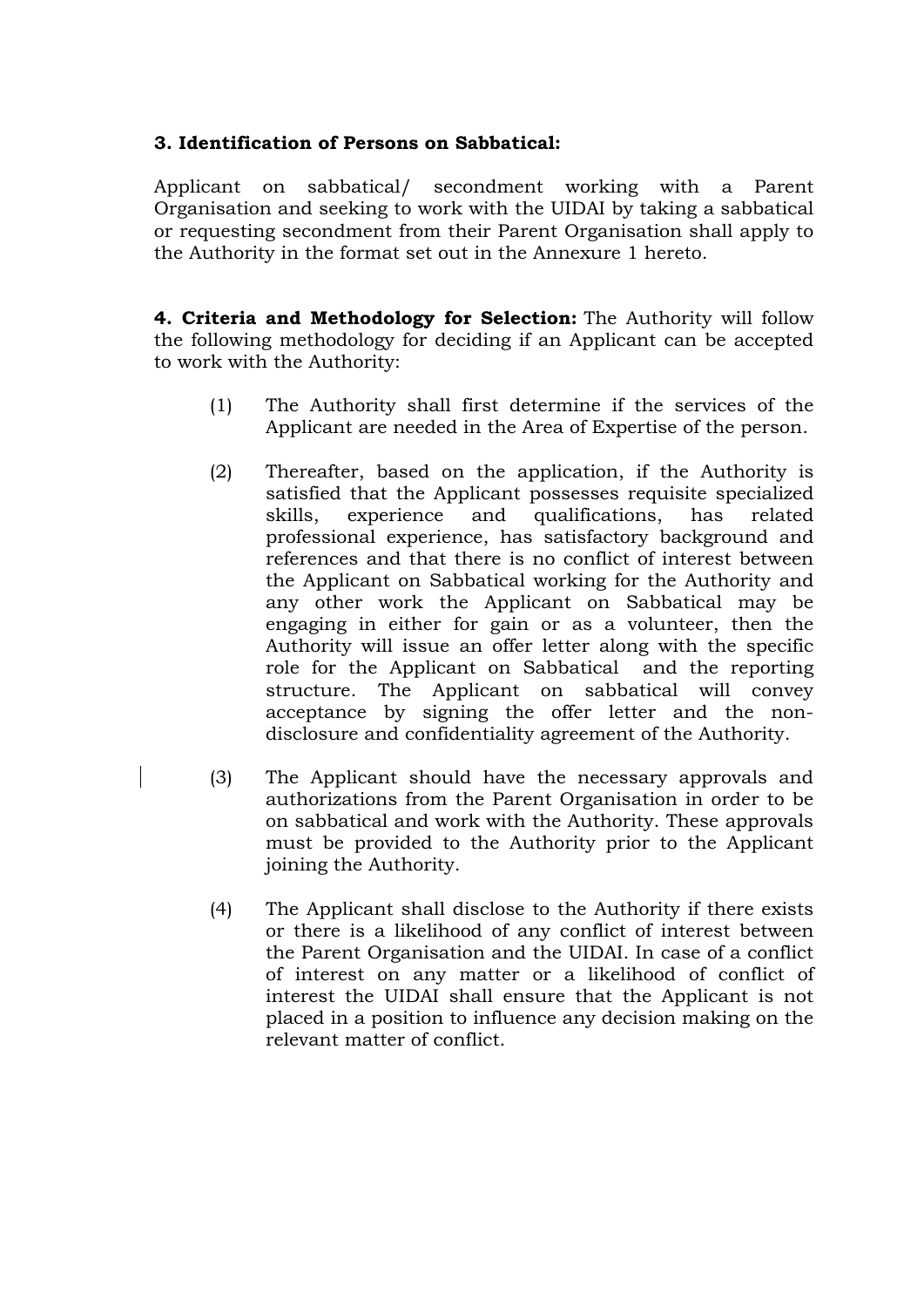**5(a). Code of Conduct:** A person on Sabbatical/Secondment, appointed by the Authority, shall observe the following Code of Conduct, which shall include, but not be limited to, the following:

- (1) He/ She shall follow the Rules and regulations of the Authority that are in general applicable to the employees of the Authority.
- (2) He/She shall follow the confidentiality protocol of the Authority and shall not reveal to any person or organisation confidential information on the Authority, its work and its policies.
- (3) In general, he/she may not represent the Authority *vis a vis* third parties. Some Applicants may specifically be authorised to interact with third parties on behalf of the Authority depending on the nature of their roles and responsibilities.
- (4) Interaction with third parties, if permitted by the Authority, should be need based; in particular no person shall interact with or represent the Authority to the media (print and electronic).
- (5) He/She may, with the prior permission of the Authority, present their work to academic bodies and at seminars and conferences. However, even for this purpose information that is confidential to the Authority cannot be revealed under any circumstances.
- (6) Any papers and documents written and/or published by the Applicant should carry the caveat that the views are his/her personal views of the and do not represent or reflect the views of the Authority.
- (7) He/She shall develop work plans and work schedules in consultation with their supervisor and will adhere to the same.
- (8) He/She will conduct themselves professionally in his relationship with the Authority and the public in general.
- (9) He/She will be required to submit a report of his work prior to leaving the Authority.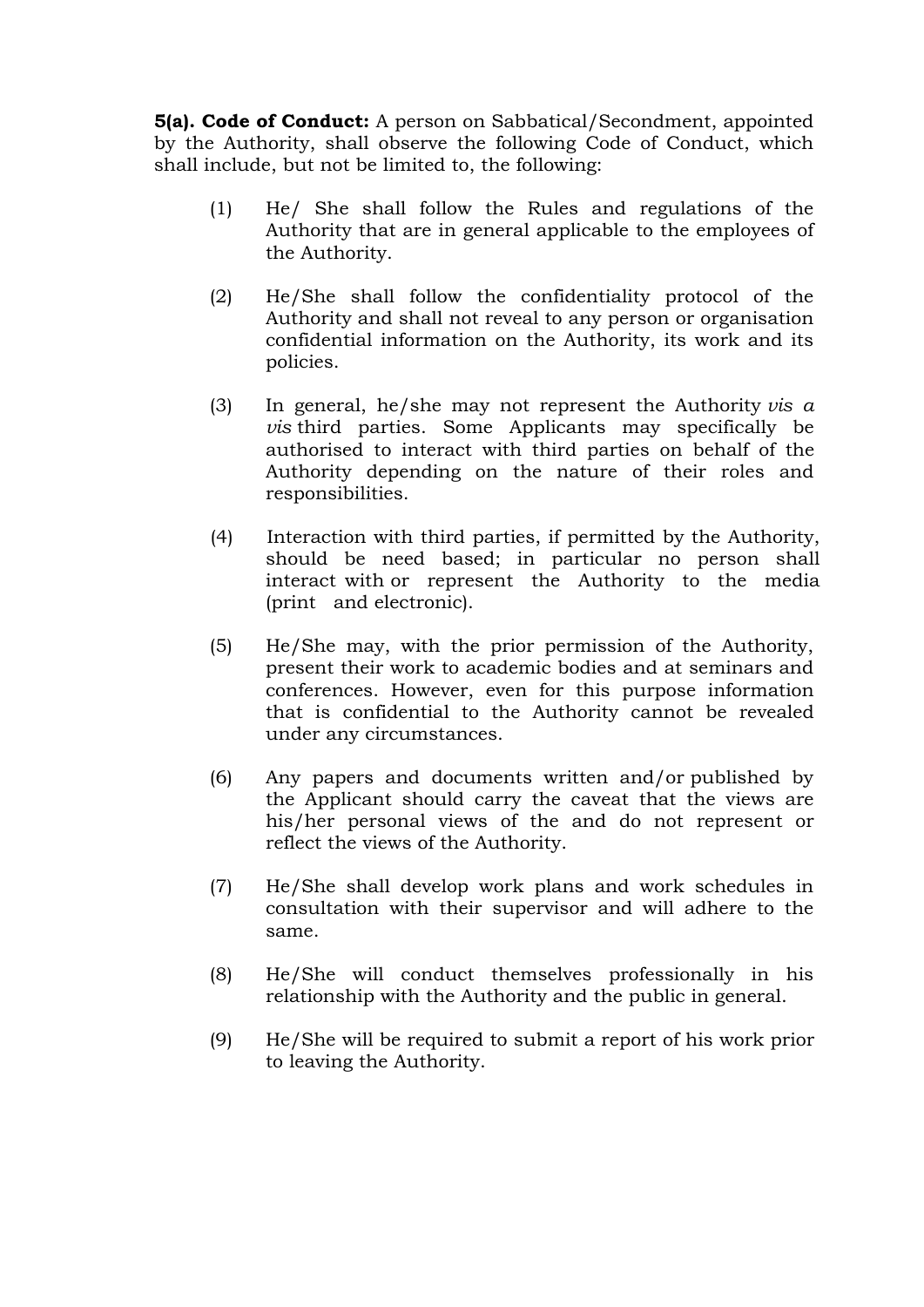| Reference<br>Addendum<br>No. A-12025/S/2010-<br>UIDAI Dated 7.3.2011 | <b>Current</b><br>designation<br>in the UIDAI<br>$\rightarrow$<br>New design.<br>in the UIDAI /<br>₩<br>Role | <b>Volunteer</b>                                                 | <b>Sabbatical member</b>                                                                                                       | <b>PMU/TDU</b><br>member                                                | Employee of any other<br>organisation                                                                                                                                                                                     |
|----------------------------------------------------------------------|--------------------------------------------------------------------------------------------------------------|------------------------------------------------------------------|--------------------------------------------------------------------------------------------------------------------------------|-------------------------------------------------------------------------|---------------------------------------------------------------------------------------------------------------------------------------------------------------------------------------------------------------------------|
|                                                                      | <b>Volunteer</b>                                                                                             | <b>NA</b>                                                        | <b>NoC</b><br>from<br><b>Need</b><br>sabbatical<br>parent<br>organisation<br>&<br>subject to Volunteer<br>selection guidelines | Acceptable $-$<br>subject<br>to<br>Volunteer<br>selection<br>guidelines | Acceptable - subject to<br>Volunteer<br>selection<br>guidelines                                                                                                                                                           |
|                                                                      | <b>Sabbatical</b><br>member                                                                                  | <b>NA</b>                                                        | <b>NA</b>                                                                                                                      | <b>NA</b>                                                               | <b>NoC</b><br>from<br>parent<br>organisation<br>as<br>per<br>Sabbatical guidelines<br>- &<br>specific approval of UIDAI<br>& parent organisation in<br>joining<br>another<br>case<br>organisation during<br>the<br>tenure |
|                                                                      | <b>PMU/TDU</b><br>member                                                                                     | Acceptable<br>- subject to<br>PMU/TDU<br>Selection<br>guidelines | <b>NoC</b><br>Need<br>from<br>Sabbatical<br>parent<br>organisation<br>&<br>subject to PMU/ TDU<br>Selection guidelines         | <b>NA</b>                                                               | Acceptable - subject to<br><b>PMU/TDU</b><br>Selection<br>quidelines                                                                                                                                                      |
|                                                                      | Joining<br>any<br>other<br>organisation                                                                      | Require<br>approval to<br>safeguard<br>UIDAI's<br>interest       | Require approval to<br>safeguard<br>UIDAI's<br>interest                                                                        | Require<br>to<br>approval<br>safeguard<br><b>UIDAI's</b><br>interest    | <b>NA</b>                                                                                                                                                                                                                 |

# **5(b). Conflict of interest from private sector members moving from one category of employment to another.**

**6. Termination:** Either the **person on Sabbatical/Secondment** or the Authority may terminate the relationship under any one of the following situations:

- (1) The Authority may disengage the person if the Authority is of the view that his/her services are no more required.
- (2) In general, the Authority may terminate the services of the person on sabbatical at any time without assigning any reasons and with immediate effect.
- (3) In general, if the person on sabbatical decides to disengage from the Authority, he should provide two weeks' prior notice. However, the Authority may in certain cases, particularly persons on a long term sabbatical/secondment, prescribe a notice period of up-to one month. Notice period may be waived from time to time by the supervisor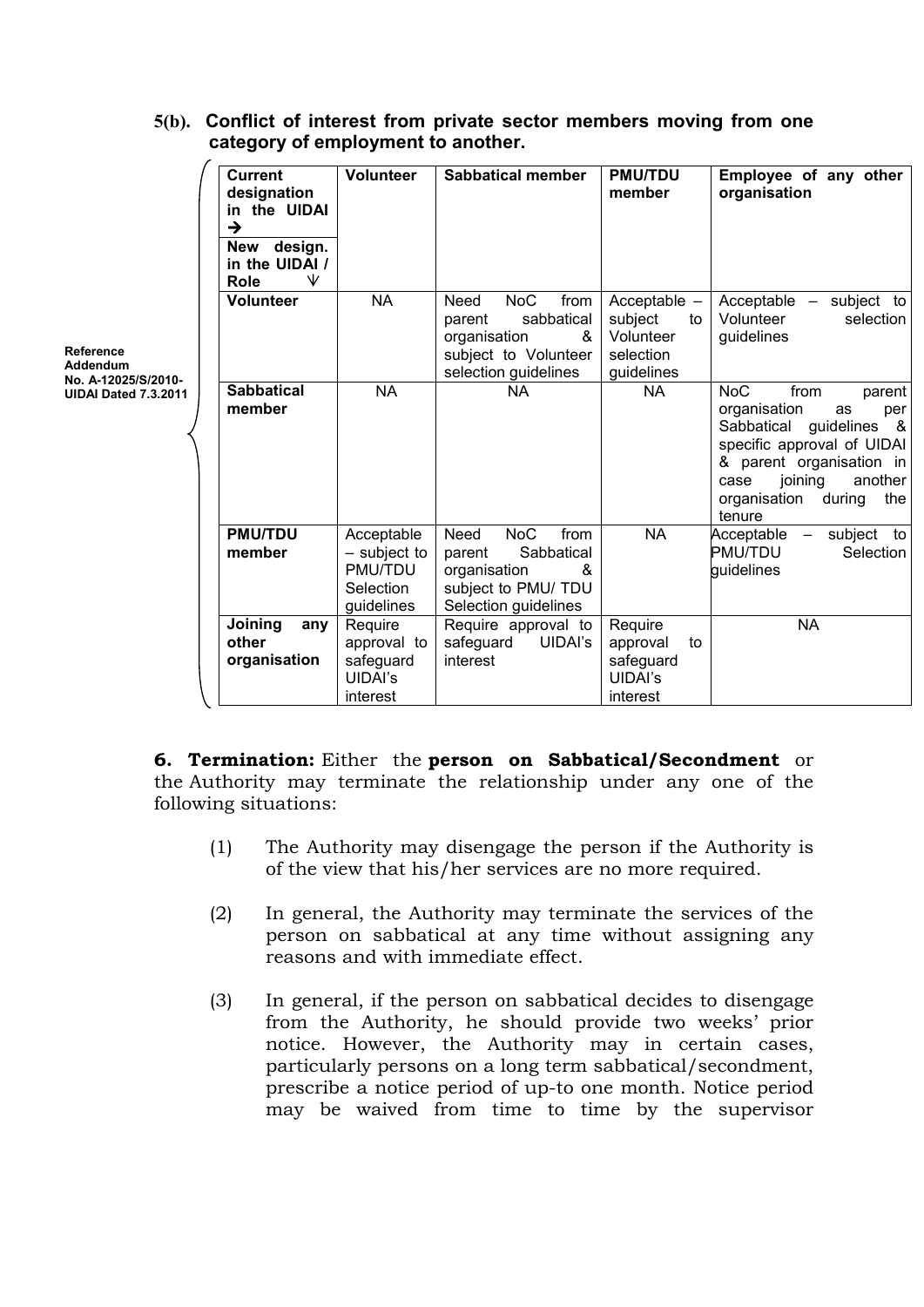depending on the role of the person on sabbatical/secondment.

- (4) Upon termination, the person on sabbatical must hand over to the Authority, any papers, equipments or other assets which might have been given to him by the Authority in course of his work with the Authority. This will include any badges or ID Cards which may have been issued to him.
- (5) If it comes to the notice of the Authority that the person whose services have been terminated by the Authority continues to act in a manner which gives an impression that he is still working for the Authority, the Authority shall be free to take appropriate legal action against such person.

**7. Power to Remove Difficulties:** The Authority shall have the power to remove any difficulty which comes in the way of implementation.